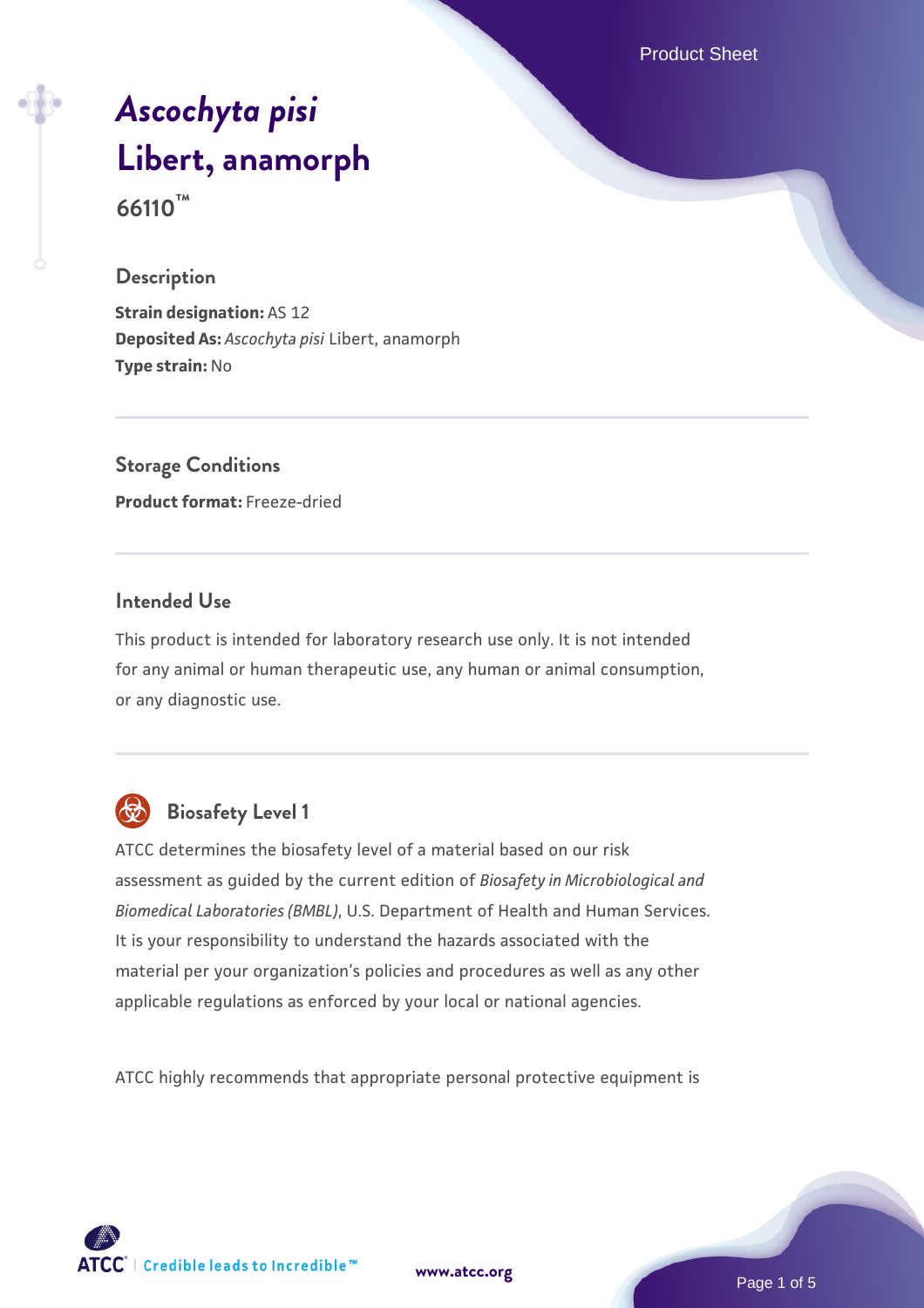always used when handling vials. For cultures that require storage in liquid nitrogen, it is important to note that some vials may leak when submersed in liquid nitrogen and will slowly fill with liquid nitrogen. Upon thawing, the conversion of the liquid nitrogen back to its gas phase may result in the vial exploding or blowing off its cap with dangerous force creating flying debris. Unless necessary, ATCC recommends that these cultures be stored in the vapor phase of liquid nitrogen rather than submersed in liquid nitrogen.

#### **Certificate of Analysis**

For batch-specific test results, refer to the applicable certificate of analysis that can be found at www.atcc.org.

#### **Growth Conditions**

**Medium:**  [ATCC Medium 336: Potato dextrose agar \(PDA\)](https://www.atcc.org/-/media/product-assets/documents/microbial-media-formulations/3/3/6/atcc-medium-336.pdf?rev=d9160ad44d934cd8b65175461abbf3b9) **Temperature:** 24°C

#### **Material Citation**

If use of this material results in a scientific publication, please cite the material in the following manner: *Ascochyta pisi* Libert, anamorph (ATCC 66110)

#### **References**



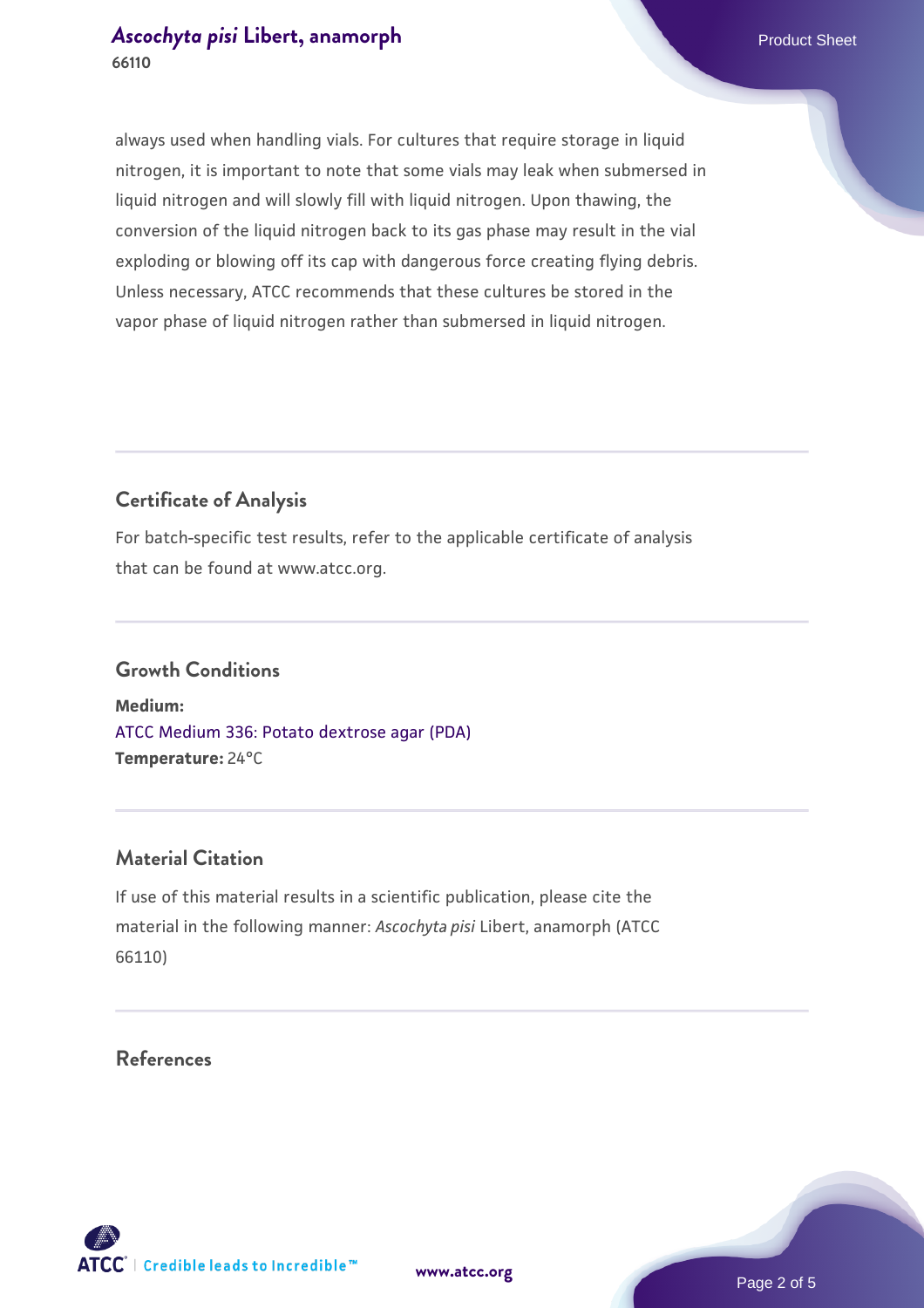References and other information relating to this material are available at www.atcc.org.

#### **Warranty**

The product is provided 'AS IS' and the viability of ATCC® products is warranted for 30 days from the date of shipment, provided that the customer has stored and handled the product according to the information included on the product information sheet, website, and Certificate of Analysis. For living cultures, ATCC lists the media formulation and reagents that have been found to be effective for the product. While other unspecified media and reagents may also produce satisfactory results, a change in the ATCC and/or depositor-recommended protocols may affect the recovery, growth, and/or function of the product. If an alternative medium formulation or reagent is used, the ATCC warranty for viability is no longer valid. Except as expressly set forth herein, no other warranties of any kind are provided, express or implied, including, but not limited to, any implied warranties of merchantability, fitness for a particular purpose, manufacture according to cGMP standards, typicality, safety, accuracy, and/or noninfringement.

#### **Disclaimers**

This product is intended for laboratory research use only. It is not intended for any animal or human therapeutic use, any human or animal consumption, or any diagnostic use. Any proposed commercial use is prohibited without a license from ATCC.

While ATCC uses reasonable efforts to include accurate and up-to-date information on this product sheet, ATCC makes no warranties or representations as to its accuracy. Citations from scientific literature and patents are provided for informational purposes only. ATCC does not warrant

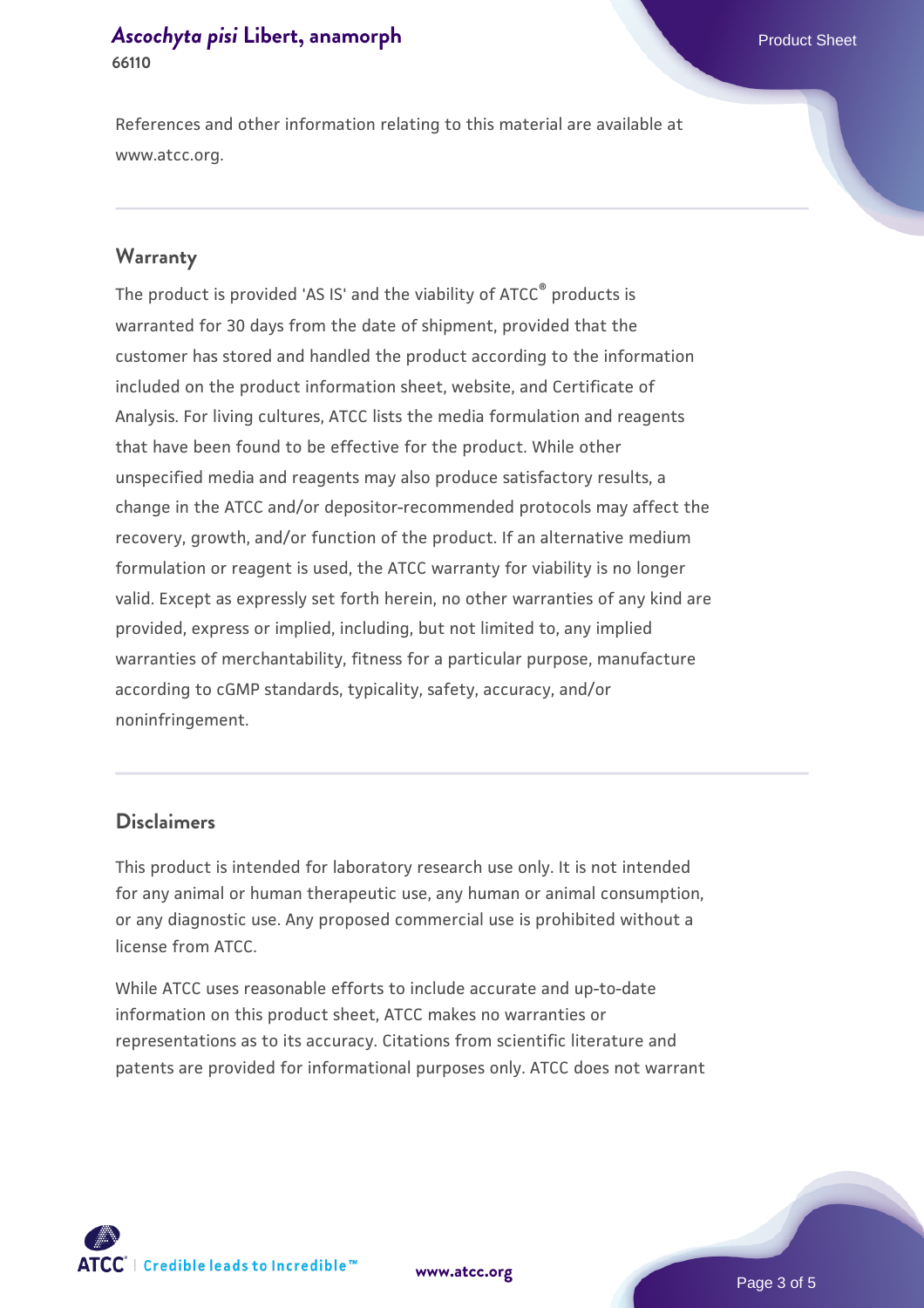that such information has been confirmed to be accurate or complete and the customer bears the sole responsibility of confirming the accuracy and completeness of any such information.

This product is sent on the condition that the customer is responsible for and assumes all risk and responsibility in connection with the receipt, handling, storage, disposal, and use of the ATCC product including without limitation taking all appropriate safety and handling precautions to minimize health or environmental risk. As a condition of receiving the material, the customer agrees that any activity undertaken with the ATCC product and any progeny or modifications will be conducted in compliance with all applicable laws, regulations, and guidelines. This product is provided 'AS IS' with no representations or warranties whatsoever except as expressly set forth herein and in no event shall ATCC, its parents, subsidiaries, directors, officers, agents, employees, assigns, successors, and affiliates be liable for indirect, special, incidental, or consequential damages of any kind in connection with or arising out of the customer's use of the product. While reasonable effort is made to ensure authenticity and reliability of materials on deposit, ATCC is not liable for damages arising from the misidentification or misrepresentation of such materials.

Please see the material transfer agreement (MTA) for further details regarding the use of this product. The MTA is available at www.atcc.org.

#### **Copyright and Trademark Information**

© ATCC 2021. All rights reserved. ATCC is a registered trademark of the American Type Culture Collection.

#### **Revision**

This information on this document was last updated on 2021-05-19

#### **Contact Information**



**[www.atcc.org](http://www.atcc.org)**